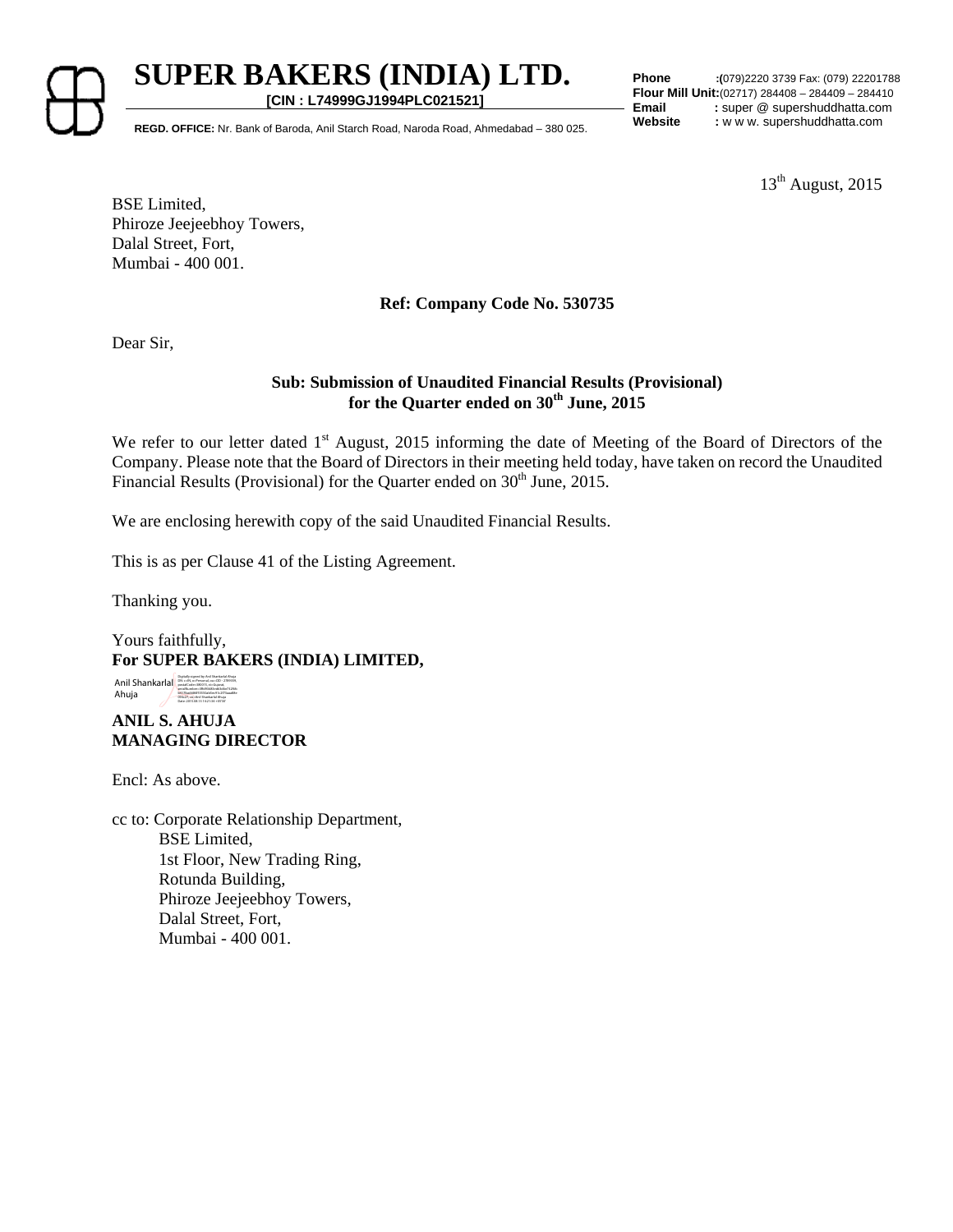## **SUPER BAKERS (INDIA) LTD.**

**[CIN : L74999GJ1994PLC021521]**

**Phone :(**079)2220 3739 Fax: (079) 22201788 **Flour Mill Unit:**(02717) 284408 – 284409 – 284410<br>**Email** : super @ supershuddhatta.com **Email** : super @ supershuddhatta.com<br> **Website** : w w w. supershuddhatta.com

REGD. OFFICE: Nr. Bank of Baroda, Anil Starch Road, Naroda Road, Ahmedabad - 380 025. Website : w w w. supershuddhatta.com

## **UNAUDITED FINANCIAL RESULTS (PROVISIONAL) FOR THE QUARTER ENDED ON 30TH JUNE, 2015**

|                    |                                                                                                               |                          |                |                          | (Rs. In Lacs)           |  |  |  |  |  |
|--------------------|---------------------------------------------------------------------------------------------------------------|--------------------------|----------------|--------------------------|-------------------------|--|--|--|--|--|
|                    |                                                                                                               | Quarter ended on         |                |                          | Year ended on           |  |  |  |  |  |
| <b>Particulars</b> |                                                                                                               | 30-06-2015               | 31-03-2015     | 30-06-2014               | 31-03-2015<br>(Audited) |  |  |  |  |  |
|                    | $PART-I$                                                                                                      |                          |                |                          |                         |  |  |  |  |  |
| 1                  | <b>Income from Operations</b>                                                                                 |                          |                |                          |                         |  |  |  |  |  |
|                    | a. Net Sales/Income from Operations<br>(Net of Excise duty)                                                   |                          | 53.81          | 579.08                   | 1403.51                 |  |  |  |  |  |
|                    | b. Other Operating Income                                                                                     |                          |                |                          |                         |  |  |  |  |  |
|                    | Total Income from operations(net)                                                                             |                          | 53.81          | 579.08                   | 1403.51                 |  |  |  |  |  |
| 2                  | <b>Expenditure</b>                                                                                            |                          |                |                          |                         |  |  |  |  |  |
|                    | a. Cost of Material Consumed                                                                                  | $\overline{\phantom{a}}$ | (2.51)         | 484.80                   | 1133.55                 |  |  |  |  |  |
|                    | b. Purchase of traded goods                                                                                   |                          |                |                          |                         |  |  |  |  |  |
|                    | c. Increase / (Decrease) in Stock in trade and<br>work in progress                                            |                          | (34.27)        | (23.80)                  | (81.65)                 |  |  |  |  |  |
|                    | d. Employee Cost                                                                                              | 0.16                     | 3.34           | 2.06                     | 9.28                    |  |  |  |  |  |
|                    | e. Depreciation & amortisation                                                                                | 3.03                     | 2.97           | 3.55                     | 13.74                   |  |  |  |  |  |
|                    | f. Other Expenditure                                                                                          | 5.60                     | 24.54          | 63.47                    | 173.59                  |  |  |  |  |  |
|                    | <b>Total Expenditure</b>                                                                                      | 8.79                     | 62.61          | 577.68                   | 1411.81                 |  |  |  |  |  |
| 3                  | Profit / (Loss) from Operations before other<br>Income, finance costs $&$ Exceptional Items (1-2)             | (8.79)                   | (8.80)         | 1.40                     | (8.30)                  |  |  |  |  |  |
| 4                  | Other Income                                                                                                  | 5.47                     | 2.03           |                          | 2.03                    |  |  |  |  |  |
| 5                  | Profit / (Loss) before finance cost & Exceptional<br>Items $(3+4)$                                            | (3.32)                   | (6.77)         | 1.40                     | (6.27)                  |  |  |  |  |  |
| 6                  | Finance costs                                                                                                 | 0.92                     | 2.17           | 0.49                     | 7.07                    |  |  |  |  |  |
| $\tau$             | Profit / (Loss) after finance costs but before<br>Exceptional Items (5-6)                                     | (4.24)                   | (8.94)         | 0.91                     | (13.34)                 |  |  |  |  |  |
| 8                  | <b>Exceptional Items</b>                                                                                      | $\overline{a}$           | $\overline{a}$ | $\overline{\phantom{a}}$ |                         |  |  |  |  |  |
| 9                  | Profit / (Loss) from Ordinary Activities before<br>Tax $(7+8)$                                                | (4.24)                   | (8.94)         | 0.91                     | (13.34)                 |  |  |  |  |  |
| 10                 | Current<br>Tax expenses-                                                                                      | $\overline{\phantom{a}}$ | $\overline{a}$ | $\blacksquare$           |                         |  |  |  |  |  |
|                    | Deferred                                                                                                      |                          | 6.10           |                          | 6.10                    |  |  |  |  |  |
| 11                 | Net Profit /(Loss) from Ordinary Activities after<br>$\text{tax}(9-10)$                                       | (4.24)                   | (15.04)        | 0.91                     | (19.44)                 |  |  |  |  |  |
| 12                 | Extraordinary Items (net of tax expense)                                                                      |                          | 0.32           |                          | 0.32                    |  |  |  |  |  |
| 13                 | Net Profit $/(Loss)$ $(11-/+12)$                                                                              | (4.24)                   | (15.36)        | 0.91                     | (19.76)                 |  |  |  |  |  |
| 14                 | Share of profit/ (loss) of associates                                                                         |                          |                |                          |                         |  |  |  |  |  |
| 15                 | Minority interest                                                                                             |                          |                |                          |                         |  |  |  |  |  |
| 16                 | Net profit/(Loss) after taxes, minority interest<br>and share of profit/ (loss) of associates<br>$(13+14+15)$ | (4.24)                   | (15.36)        | 0.91                     | (19.76)                 |  |  |  |  |  |

Anil **Shankarla** l Ahuja Digitally signed by Anil Shankarlal Ahuja DN: c=IN, o=Personal, ou=CID - 2789359, postalCode=380015, st=Gujarat, serialNumber=3ffd93683ed63d6e732f6fcb41 7faa6684f55550ab5ec91c2f73aaa88e094c27, cn=Anil Shankarlal Ahuja Date: 2015.08.13 14:21:54 +05'30'